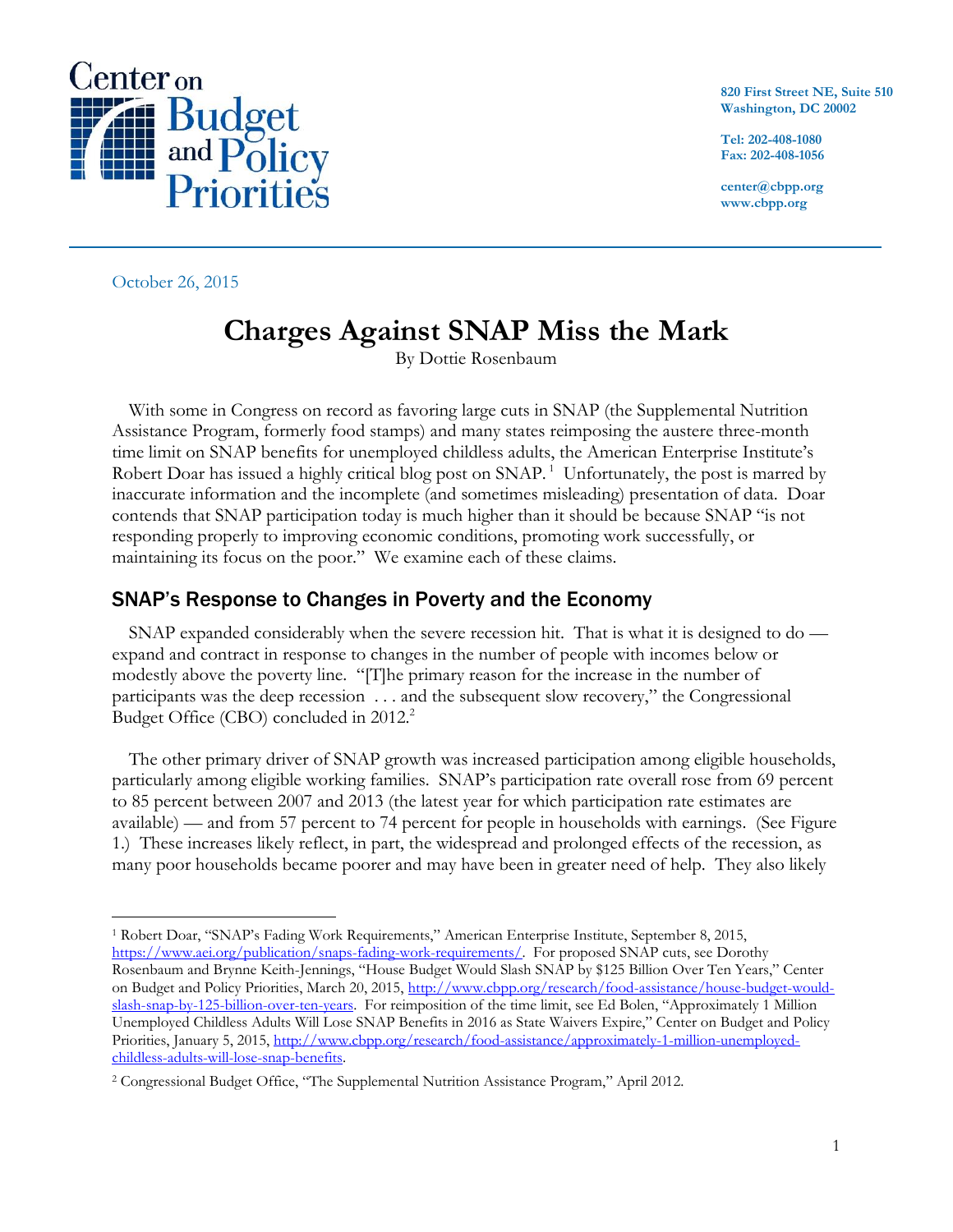reflect federal and state efforts begun before the recession to reach more of the eligible households — primarily working families and seniors — by simplifying SNAP policies and procedures.



**National SNAP Participation Rates at New Highs** 

FIGURE 1

CENTER ON BUDGET AND POLICY PRIORITIES | CBPP.ORG

Two policy changes to many states' SNAP eligibility rules also contributed modestly to caseload growth. First, more states adopted "broad-based categorical eligibility," a state option that allows them to provide food assistance to households — primarily working families and seniors — with gross incomes or assets modestly above federal SNAP limits but disposable incomes in most cases below the poverty line. Second, because of the recession, more areas of the country qualified for temporary waivers from the severe three-month time limit on SNAP benefits for unemployed childless adults.<sup>3</sup>

Doar argues that recent SNAP participation trends primarily reflect these two policy changes as well as states' adoption of simplified reporting requirements — rather than economic conditions. He cites as evidence the fact that SNAP caseloads haven't fallen nearly as much as the unemployment rate since the recession. But SNAP participation in recent years is consistent with trends in the share of Americans who are poor or near poor and therefore likely to qualify for SNAP. The poverty rate is a much better indication of need for SNAP than the unemployment rate. And the percentage of Americans who are either poor or near-poor remains well above prerecession levels and has declined only modestly from its post-recession peak. (See Figure 2.)

<sup>3</sup> Neither of these two changes resulted from recent legislation; both are state options from the 1996 welfare law. For more, see Dorothy Rosenbaum, Stacy Dean, and Robert Greenstein, "Cuts Contained in SNAP Bill Coming to the House Floor Would Affect Millions of Low-Income Americans," Center on Budget and Policy Priorities, September 17, 2013, [http://www.cbpp.org/research/cuts-contained-in-snap-bill-coming-to-the-house-floor-would-affect-millions-of](http://www.cbpp.org/research/cuts-contained-in-snap-bill-coming-to-the-house-floor-would-affect-millions-of-low-income)[low-income.](http://www.cbpp.org/research/cuts-contained-in-snap-bill-coming-to-the-house-floor-would-affect-millions-of-low-income)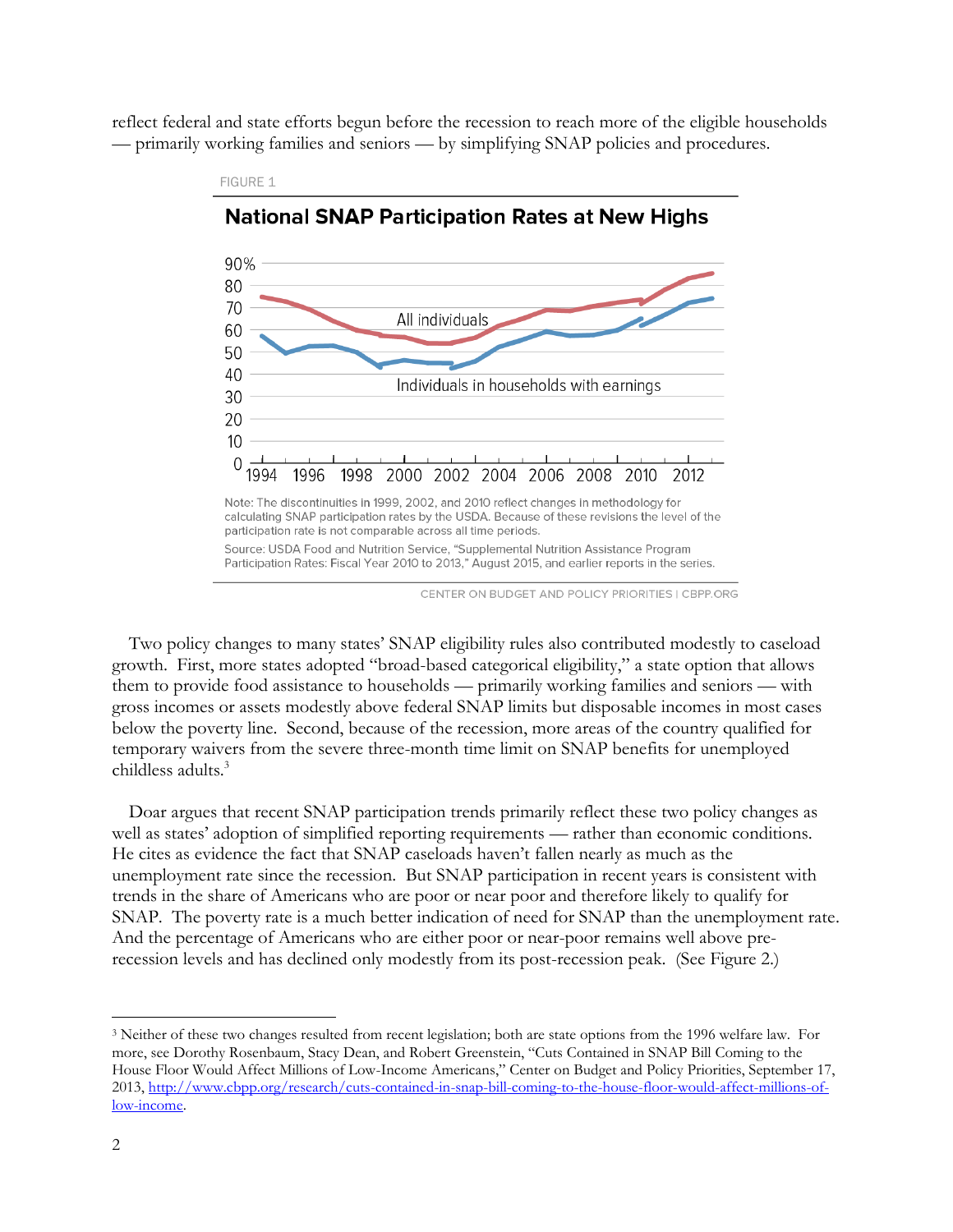The policy changes Doar cites account for 18 to 30 percent of the increase in SNAP enrollment during and after the recession, according to recent research.<sup>4</sup> Nevertheless, the fact that poverty hasn't fallen significantly since the recession is the larger factor in explaining why SNAP participation has not come down as much as the unemployment rate.



CENTER ON BUDGET AND POLICY PRIORITIES I CBPP.ORG

Moreover, Doar fails to mention that the broader waivers from the three-month time limit are largely ending as the economy improves, with 1 million low-income childless adults slated to be terminated from SNAP in 2016 as waivers in their areas expire.<sup>5</sup> He also glosses over the fact that the Department of Agriculture (USDA) and states adopted categorical eligibility and simplified reporting requirements to help SNAP reach more low-income *working* families.

Doar also inappropriately cherry picks data to support his argument:

 He calls SNAP's current caseload of roughly 45.5 million people "unexpected," citing CBO's 2010 forecast that participation would drop to 39.6 million by 2015. Since 2012, however, CBO has predicted a caseload in 2015 of about 46 million. With the actual 2015 figure likely to be about 45.8 million, SNAP has now declined *almost exactly as CBO has predicted since 2012.* 

<sup>4</sup> Peter Ganong and Jeffrey B. Liebman found that two policy changes accounted for less than one fifth of the participation increase between 2007 and 2011. (Increased adoption of broad-based categorical eligibility accounted for 8 percent of the increase, while the growth in temporary waivers accounted for another 10 percent.) James P. Ziliak found that changes in federal and state SNAP policy accounted for less than 30 percent of SNAP participation growth. See Peter Ganong and Jeffrey B. Liebman, "The Decline, Rebound, and Further Rise in SNAP Enrollment," National Bureau of Economic Research, Working Paper 19363, August 2013,

[http://www.nber.org/papers/w19363.pdf?new\\_window](http://www.nber.org/papers/w19363.pdf?new_window) and James P. Ziliak, "Understanding the Growth of SNAP," testimony before the Subcommittee on Nutrition of the U.S. House Committee on Agriculture, February 26, 2015.

<sup>5</sup> Bolen, *op. cit.*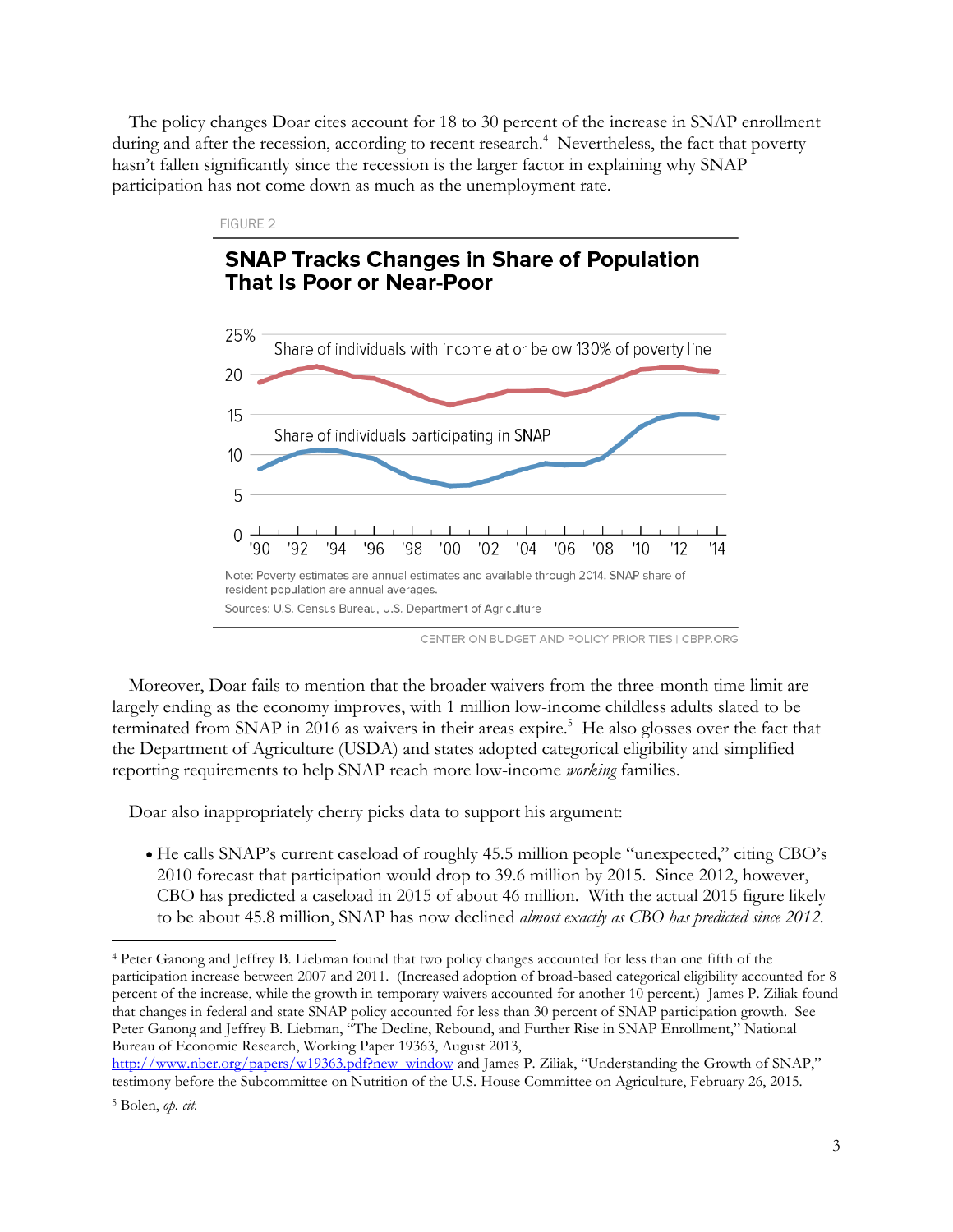Moreover, CBO's 2010 forecast assumed, as most experts expected at the time, that the economy would rebound more quickly from the Great Recession, similarly to the "V-shaped" recovery from the deep 1981-82 recession, with high labor force participation and low unemployment in 2015. The economic recovery has proved much slower than those predictions.

 He cites research from James Ziliak, a leading SNAP researcher at the University of Kentucky, finding that the downturn only explains part of SNAP's increase. But in 2015 congressional testimony, Dr. Ziliak wrote that "the weak U.S. economy was the main reason the number of Americans on SNAP grew since 2000" and that SNAP participation and cost will automatically decline as the economy improves.<sup>6</sup>

#### SNAP Is Targeted to the Poor

In 2013, 92 percent of SNAP benefits went to households with incomes below the poverty line in the months they were receiving SNAP.

Doar, noting that roughly 40 percent of SNAP recipients have *annual* incomes over 130 percent of poverty, charges that SNAP "is not . . . maintaining its focus on the poor." That, however, is not a logical conclusion: the fact that some people have incomes above 130 percent of poverty for the year *as a whole,* yet receive SNAP for *part* of the year when their incomes are much lower, indicates that SNAP is working as intended. Some people lose their job during the year and turn to SNAP for the months when they have less income. Others receive SNAP at the beginning of the year while out of work but then find a job, no longer need help, and leave the program.<sup>7</sup>

Only about 5 percent of SNAP households in 2013 had gross income over 130 percent of poverty in the months *while receiving* SNAP, and they include households with elderly or disabled members, who are not subject to SNAP's income limit of 130 percent of poverty.

The broad-based categorical eligibility option, which Doar sharply criticizes and recommends eliminating, does not lead to substantial SNAP benefits going to non-needy families. Under this option, which allows states to provide SNAP benefits to families with gross incomes modestly above the SNAP limit but high rent and/or child care expenses that leave less money for food, *only about 2 percent* of SNAP households had monthly disposable income (i.e., net income after deductions) above the poverty line while receiving SNAP in 2013, and those households received only about *0.2 percent* of SNAP benefits.

Doar also criticizes SNAP for not promoting work sufficiently. But our analysis of Census data shows that 98 percent of the non-elderly, non-disabled households Doar identifies as having annual income above 130 percent of poverty included a worker*.* <sup>8</sup> As a result, ending broad-based

<sup>6</sup> Ziliak, *op. cit.*

<sup>7</sup> Doar uses the Public Use Microdata Sample (PUMS) from the Census Bureau's American Community Survey for this analysis. For more detail on the methodological reasons that this survey may overstate SNAP receipt among higher income individuals, see Dottie Rosenbaum, "The False Claim That Higher-Income People Are Driving SNAP Costs, Part 2," Center on Budget and Policy Priorities, November 21, 2012, [http://www.cbpp.org/blog/the-false-claim-that](http://www.cbpp.org/blog/the-false-claim-that-higher-income-people-are-driving-snap-costs-part-2)[higher-income-people-are-driving-snap-costs-part-2.](http://www.cbpp.org/blog/the-false-claim-that-higher-income-people-are-driving-snap-costs-part-2)

<sup>8</sup> CBPP analysis of the Census Bureau's American Community Survey for 2013. We found that 95 percent of these households included someone who worked at least half-time for at least half of the year, demonstrating significant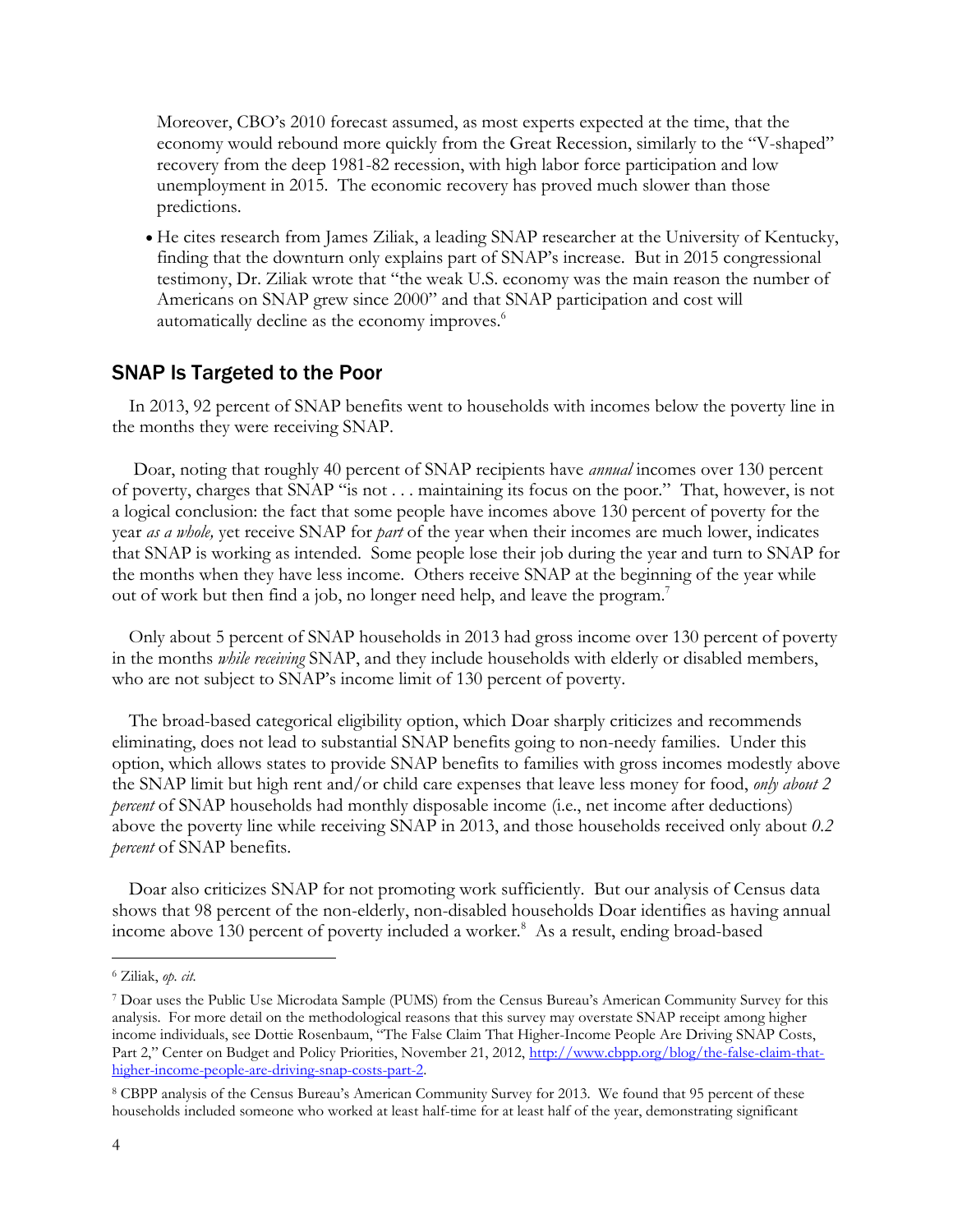categorical eligibility would overwhelmingly hurt working households, which seems inconsistent with Doar's call for SNAP to do more to promote work.

#### SNAP Supports Work

 $\overline{a}$ 

Work rates are high among SNAP households that can work. More than 80 percent of SNAP households with at least one working-age, non-disabled adult work in the year before or after receiving SNAP, Census data show.<sup>9</sup>

Doar writes that "increasingly [SNAP] recipients who could be working are not," claiming that the share of recipients who aren't elderly or disabled who work has dropped by almost 13 percentage points since 2000. But that figure is marred by inaccuracy and selective presentation of data.

- First, the 13 percent figure is incorrect. The share of adult recipients who aren't elderly or disabled who are working while receiving SNAP dropped by six percentage points between 2000 and 2011, not 13, and then *rose* by two percentage points from 2011 to 2013.<sup>10</sup>
- Second, that modest decline between 2000 and 2013 reflects the fact that more unemployed childless individuals who are not elderly or disabled received SNAP in 2011 (and 2013) than in 2000 because of the extensive waivers granted during and after the Great Recession from the three-month time limit for this group.<sup>11</sup> As explained above, this increase is *temporary*: the more extensive waivers are now ending in most states, with large numbers of these unemployed individuals slated to be removed from the program in 2016.
- Third, the share of *households* with a non-elderly, non-disabled adult that work while receiving SNAP (a measure less strongly affected by the waivers) did *not* decline between 2000 and 2013. And, the share of *households with children* with a non-elderly, non-disabled adult that work while receiving SNAP actually *increased*, climbing from 50 percent in 2000 to 56 percent in 2013. (See Figure 3.)

attachment to the labor force. SNAP households with earnings tend to have higher incomes than those without earnings, as well as work-related costs such as child care and thus higher deductible expenses.

<sup>9</sup> Dottie Rosenbaum, "The Relationship Between SNAP and Work Among Low-Income Households," Center on Budget and Policy Priorities, January 30, 2013, [http://www.cbpp.org/research/the-relationship-between-snap-and](http://www.cbpp.org/research/the-relationship-between-snap-and-work-among-low-income-households)[work-among-low-income-households.](http://www.cbpp.org/research/the-relationship-between-snap-and-work-among-low-income-households) 

<sup>&</sup>lt;sup>10</sup> Doar provides no methodology for his figures and the only source he cites is "Characteristics of SNAP Recipients," an annual USDA report. Doar's chart is missing data for the 2003 through 2007 period and we were not able to reproduce his figures for 2000-2002 due to changes in USDA's methodology. The figures we present here are based on CBPP analysis of the same public use data set that underlies the published USDA report he cites, but with consistent definitions applied throughout the 2000-2013 period. Our analysis shows that the share of such *recipients* who work while receiving SNAP declined from 37 percent to 31 percent between the very low unemployment year of 2000 and the high unemployment year of 2011, and then rose by two percentage points, to 33 percent, between 2011 and 2013 as the labor market began to recover. The share of *households* with a non-elderly/non-disabled adult that had earnings while receiving SAP edged up from 43 percent in 2000 to 44 percent in 2013.

 $11$  More areas received waivers in recent years because widespread high unemployment made more areas eligible for a waiver, not because of any change in federal waiver policy. The authority for temporary waivers for areas with insufficient jobs due to high unemployment originated in the 1996 welfare law at the time the Congress enacted the three-month time limit. The U.S. Department of Agriculture has approved states' requests for waivers under a consistent and fixed set of rules and regulations for almost 20 years.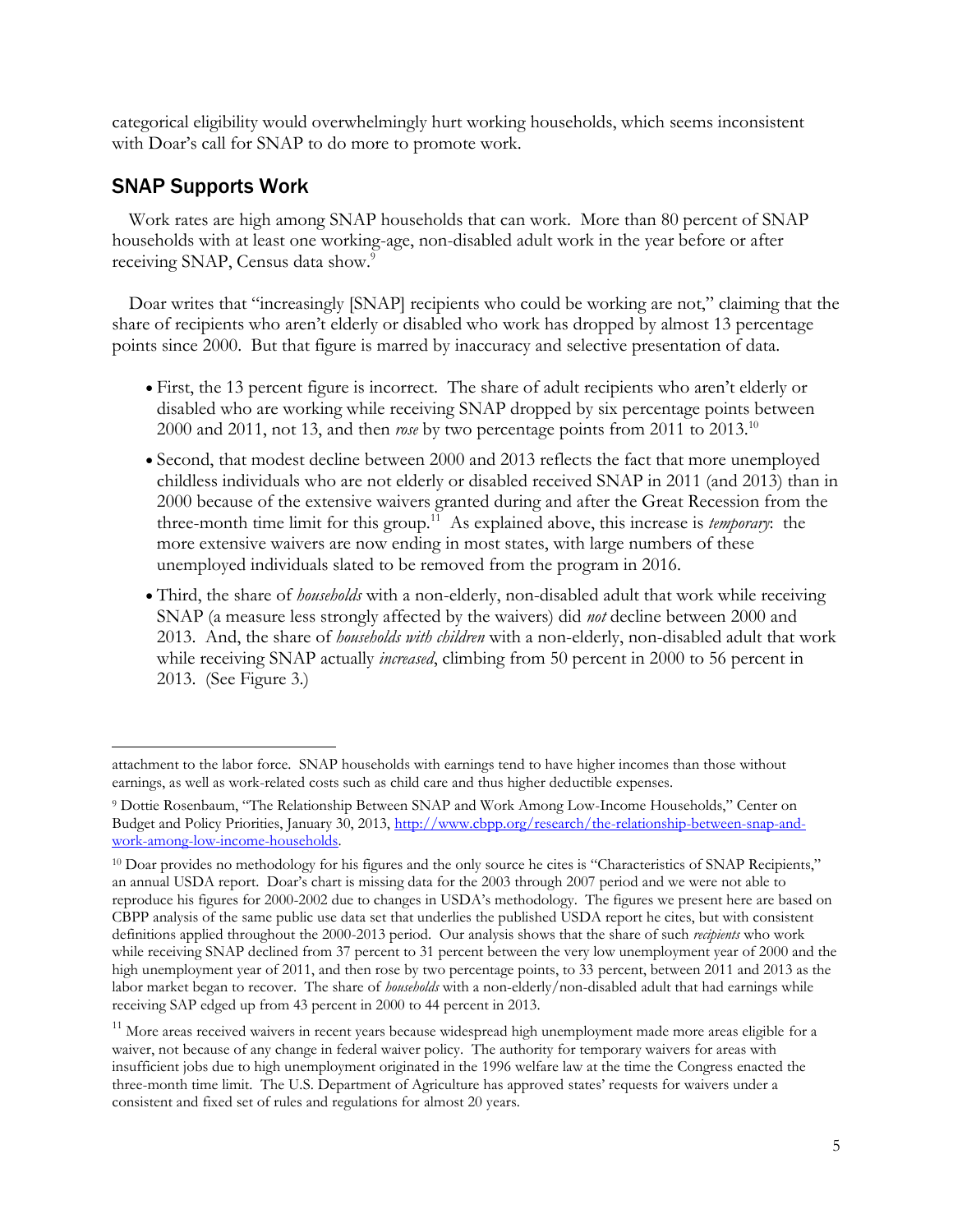- The fact that the share of households with a non-elderly, non-disabled adult that had earnings while receiving SNAP did *not* decline during and after the deepest recession in decades despite the fact that 2000 was a year with one of the hottest labor markets and lowest unemployment rates in the last half century — suggests that SNAP's connection to work has *strengthened* rather than weakened. The fact that the share of households with children that had earnings while receiving SNAP rose significantly between 2000 and 2013 despite the muchweaker economy in 2013 buttresses the conclusion that SNAP's connection to work has grown more robust.
- SNAP *should* serve more unemployed workers when jobs are scarce; that is one of its fundamental functions as a safety net program. But SNAP has also helped a growing number of working households to make ends meet despite low earnings. In fact, the number of households that have earnings while receiving SNAP *has more than tripled since 2000*, from about 2 million that year to more than 7 million in 2013. SNAP has become more effective as a work support.

#### FIGURE 3

#### **SNAP Work Rates Have Risen Among Households With Children and Adults Who Could Be Expected to Work**



Share of SNAP households with children and at least one non-elderly, non-disabled adult with earnings

CENTER ON BUDGET AND POLICY PRIORITIES | CBPP.ORG

To make his case about what he terms "SNAP's fading work requirements," Doar also cites the aforementioned waivers that most states received during the recession and slow recovery from SNAP's austere three-month limit on benefits for unemployed childless adults. He doesn't explain that, as noted, the broader waivers that states received during and after the recession will largely expire in 2016, eliminating SNAP benefits for roughly 1 million people, most of whom live far below the poverty line. Indeed, the incomes of these individuals while on SNAP average only about